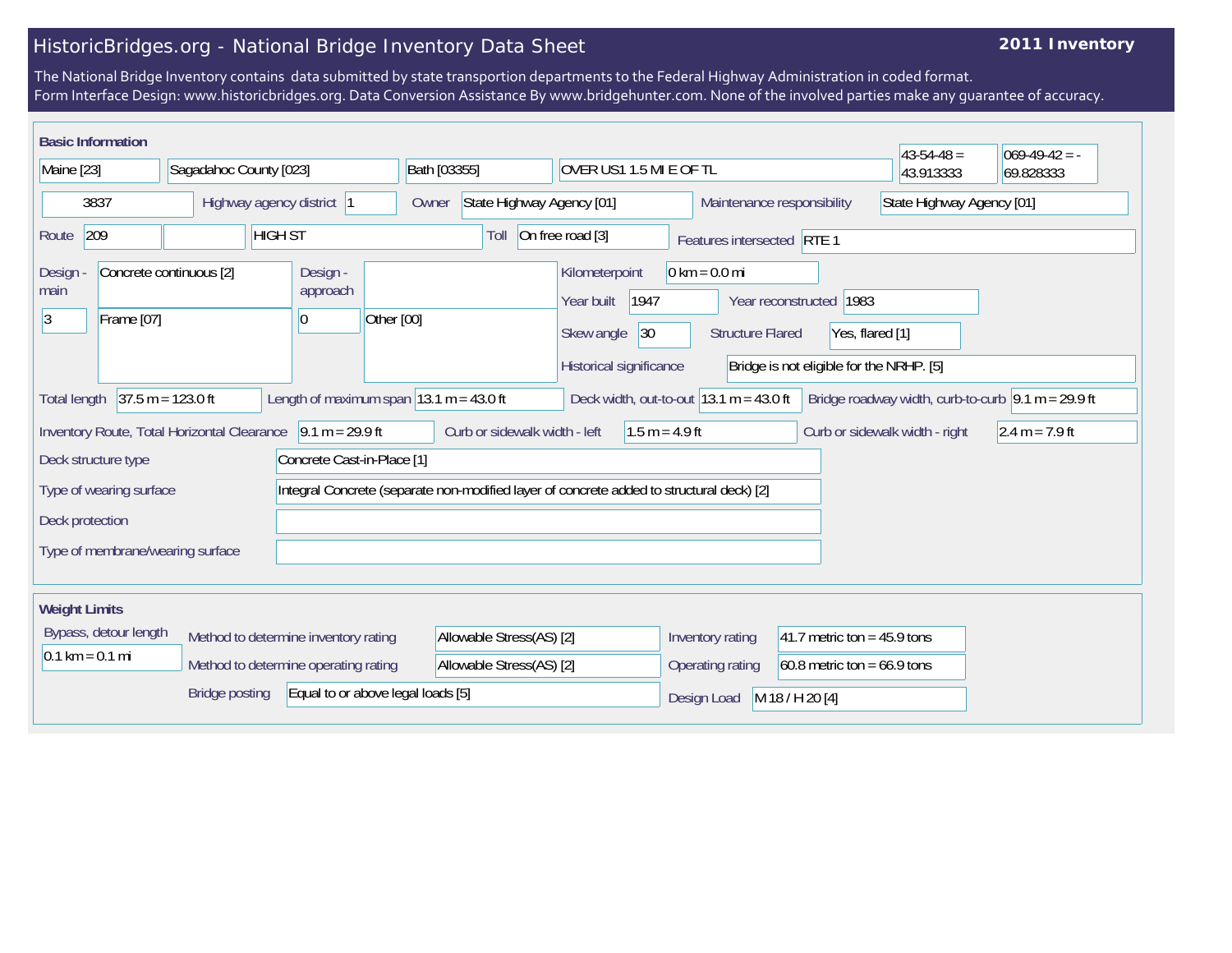| <b>Functional Details</b>                                                                                   |                                                                                                                    |
|-------------------------------------------------------------------------------------------------------------|--------------------------------------------------------------------------------------------------------------------|
| Average daily truck traffi 5<br>Average Daily Traffic<br>8260                                               | Year 2010<br>2030<br>Future average daily traffic<br>11564<br>%<br>Year                                            |
| Collector (Urban) [17]<br>Road classification                                                               | Approach roadway width<br>$9.1 m = 29.9 ft$<br>Lanes on structure 2                                                |
| Type of service on bridge Highway-pedestrian [5]                                                            | Direction of traffic 2 - way traffic [2]<br>Bridge median                                                          |
| No parallel structure exists. [N]<br>Parallel structure designation                                         |                                                                                                                    |
| Type of service under bridge                                                                                | Highway, with or without ped Lanes under structure<br>Navigation control<br>Not applicable, no waterway. [N]<br> 4 |
| Navigation vertical clearanc<br>$0 = N/A$                                                                   | Navigation horizontal clearance $ 0 = N/A $                                                                        |
| Minimum navigation vertical clearance, vertical lift bridge $\vert$ 0 m = 0.0 ft                            | Minimum vertical clearance over bridge roadway<br>$99.9 m = 327.8 ft$                                              |
| Minimum lateral underclearance reference feature Highway beneath structure [H]                              |                                                                                                                    |
| Minimum lateral underclearance on right $ 0 = N/A$                                                          | Minimum lateral underclearance on left $0 = N/A$                                                                   |
| Minimum Vertical Underclearance 4.55 m = 14.9 ft                                                            | Minimum vertical underclearance reference feature Highway beneath structure [H]                                    |
| Appraisal ratings - underclearances Basically intolerable requiring high priority of corrrective action [3] |                                                                                                                    |
| <b>Repair and Replacement Plans</b>                                                                         |                                                                                                                    |
| Type of work to be performed                                                                                | Work to be done by contract [1]<br>Work done by                                                                    |
| Widening of existing bridge with deck rehabilitation<br>or replacement. [34]                                | Bridge improvement cost<br>209000<br>21000<br>Roadway improvement cost                                             |
|                                                                                                             | $37.5 m = 123.0 ft$<br>Length of structure improvement<br>Total project cost<br>314000                             |
|                                                                                                             | Year of improvement cost estimate<br>2004                                                                          |
|                                                                                                             | Border bridge - percent responsibility of other state<br>Border bridge - state                                     |
|                                                                                                             | Border bridge - structure number<br>n/a                                                                            |